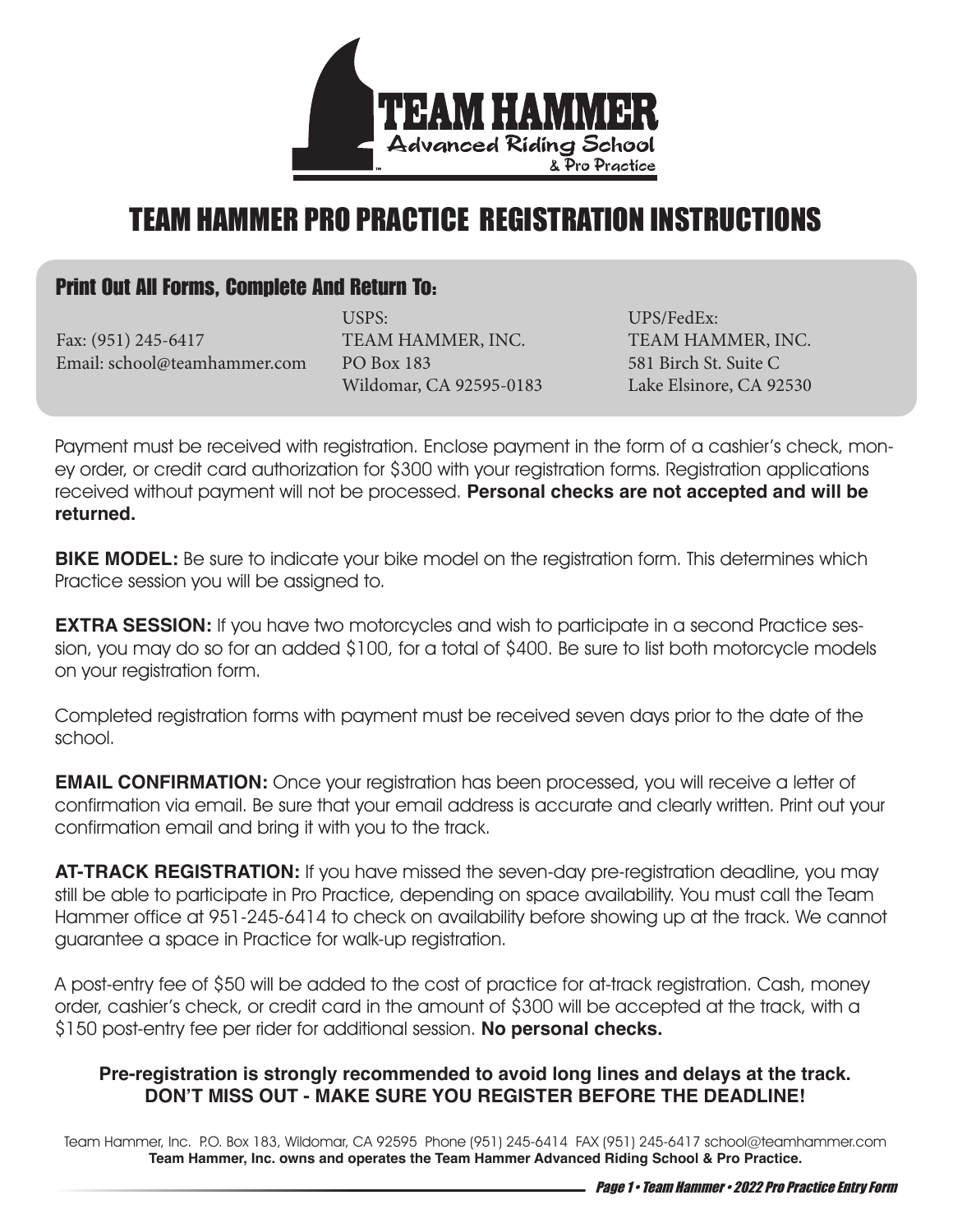

# PRO PRACTICE PRE-REGISTRATION

Daytona International Speedway · Thursday, October 13, 2022

| Name                                    |                 |                      |                     |
|-----------------------------------------|-----------------|----------------------|---------------------|
| <b>Address</b>                          |                 |                      |                     |
| City                                    |                 | State                | $\mathsf{Zip}_{\_}$ |
| Daytime phone ( __________ ) ________   |                 | Cell phone (Deliver) |                     |
| Email                                   |                 |                      |                     |
| <b>Emergency Contact Emergency</b>      |                 | Phone (              |                     |
| Emergency Contact's relationship to you |                 |                      |                     |
| Bike year and model                     |                 |                      |                     |
| Session(s) Requested (Circle/Click)     | <b>OPEN/600</b> | <b>BAGGERS</b>       | <b>LIGHTWEIGHT</b>  |

#### - WE MUST RECEIVE PRE-ENTRIES BY OCTOBER 7th, NO LATER THAN NOON PACIFIC TIME -

| <b>DESCRIPTION:</b>                                                           | <b>PRICE</b> | <b>TOTAL</b> |  |  |
|-------------------------------------------------------------------------------|--------------|--------------|--|--|
| Pro Practice (restricted to licensed racers entered in associated race event) | <b>\$300</b> |              |  |  |
| <b>Extra Session</b>                                                          | <b>\$100</b> |              |  |  |
| Team Hammer Event T-Shirt (Circle/Click) 2XL XL L M                           | \$15         |              |  |  |
| <b>TOTAL ENCLOSED</b> Payable to Team Hammer, Inc.                            |              |              |  |  |

Credit card, money order, or cashier's check payable to Team Hammer, Inc., only. **Personal checks not accepted and will be returned.** No rain checks. Pro Practice held rain or shine.

Cashier's/Certified Check or Money Order Payable to Team Hammer, Inc. (Staple to this page)

| $\Box$ Credit card #                                     | <b>Expiration Date</b> | Security Code |  |  |  |  |
|----------------------------------------------------------|------------------------|---------------|--|--|--|--|
| Billing Address (if different than registration address) |                        |               |  |  |  |  |
| City                                                     | <b>State</b>           | LID.          |  |  |  |  |
| Name as it appears on the card                           |                        |               |  |  |  |  |
| Signature                                                |                        | Date          |  |  |  |  |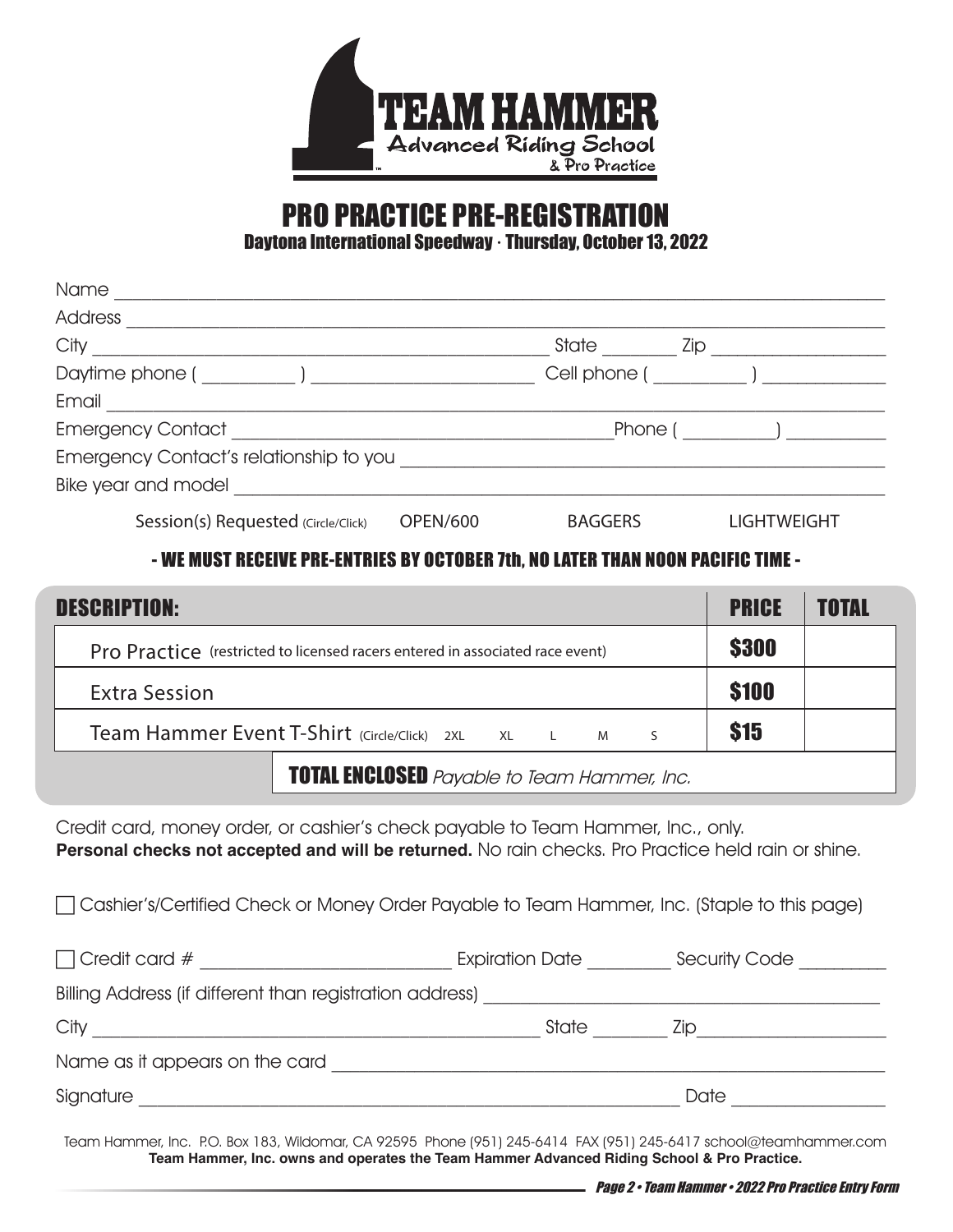

### RELEASE AND HOLD HARMLESS AGREEMENT

The undersigned, (Name Here)

, desires to ride and participate in the "Team Hammer Advanced Riding School," or "Team Hammer Pro Practice" conducted by Team Hammer, Inc. on the **Daytona International Speedway** paved road racing course on **October 13, 2022**. The undersigned desires to do so all the while understanding and acknowledging that the sport of motorcycle riding and specifically riding in the above named School or Practice on the above named paved road course, is extremely dangerous and poses a great risk to life and limb.

**THIS RELEASE OF RIGHTS IS INTENDED TO APPLY TO THE ENTIRE WORLD, EVEN THOSE ENTITIES NOT CON-NECTED TO TEAM HAMMER, ETC.** The reason that Team Hammer, and their retailers, affiliates, subsidiaries, agents, employees, instructors, riders, mechanics, pit crew, servants, sponsors, suppliers, officers, and directors desire this release to be this broad is that they do not wish to be involved as a party in any such litigation, and such a release is designed to eliminate any litigation in the event that I am injured or die as a result of the aforementioned activities.

#### **With this understanding, for him/herself, his/her personal representatives, his/her heirs and next of kin, the undersigned:**

- 1. **HEREBY RELEASES AND DISCHARGES FOR ALL TIME** Team Hammer, Inc., their retailers, their affiliates, subsidiaries, agents, employees, instructors, riders, mechanics, pit crew, servants, sponsors, suppliers, officers, and directors, from all liability to the undersigned or anyone representing the undersigned for any loss or damages, on account of injury or damage or losses sustained by the undersigned, including his/her death, as a result of riding and/or participating in the above named School or Practice, whether caused by the negligence of Team Hammer, Inc., and whether on or off the racing premises, while the undersigned is participating in any School or Practice events or preparing to participate in any School or Practice events.
- 2. **HEREBY ASSUMES FULL RESPONSIBILITY FOR AND RISK OF BODILY INJURY, DEATH OR PROPERTY DAMAGE** while participating in any School or Practice events.
- 3. **HEREBY WAIVES ANY CLAIMS AND DOES COVENANT NOT TO SUE TEAM HAMMER, INC.,** John Ulrich, Trudy Ulrich, Michael Martin, David Swarts, and Chris Ulrich for any claim which he/she may now have or may acquire against said entities or against any of their retailers, affiliates, subsidiaries, agents, employees, instructors, riders, mechanics, pit crew, servants, sponsors, suppliers, officers or directors by reason of any injury or damages or loss sustained by him/her, including his/her death, as a result of participating in any School or Practice events whether on or off racetrack premises, regardless of the cause thereof.
- 4. **HEREBY AGREES THAT THIS RELEASE AND HOLD HARMLESS AGREEMENT** is intended to be as broad and inclusive as is permitted by the law of the state in which any of its activities are located, and if any portion of it is determined by a court of law to be invalid, the balance shall continue in full force and effect.
- 5. **HEREBY UNDERSTANDS** that Section 1542 of the California Civil Code provides that a general release does not extend to claims which the undersigned does not know or suspect to exist in his/her favor at the time of signing the release, which if he/she knew or suspected such claims, would have materially affected his willingness to sign the release.
- 6. **HEREBY WAIVES HIS/HER RIGHTS** under Section 1542 of the Civil Code of California and any similar law of any other state, and acknowledges that this waiver is an essential term of this release without which he/she would not have signed this release. **THE UNDERSIGNED REPRESENTS THAT HE HAS READ, UNDERSTANDS AND IS VOLUNTARILY SIGNING THE RELEASE AND HOLD HARMLESS AGREEMENT,** and further represents that no verbal statements have been made to the undersigned to induce him/her to sign this Agreement.

| Printed Name | Participant Signature   |
|--------------|-------------------------|
|              | Witnessed by            |
|              | Printed Name of Witness |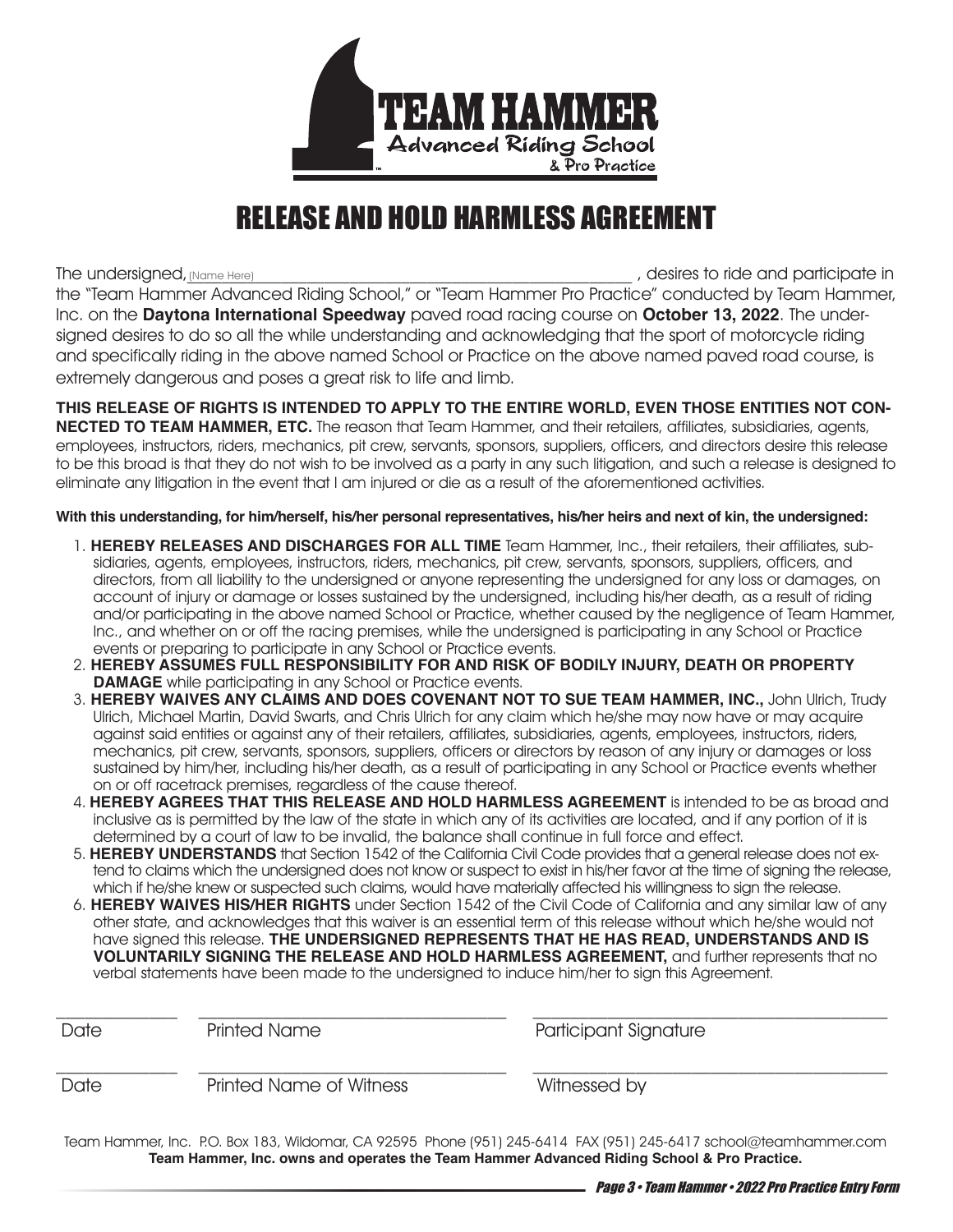

### Rules Compliance Agreement

, agree that that as a condition of being allowed to participate in the Team Hammer Pro Practice conducted by Team Hammer, Inc., I will obey all Pro Practice rules and all instructions and orders given by Pro Practice staff members. I agree that if I fail to comply with Pro Practice rules or instructions or orders given by Pro Practice staff members, either by my intentional acts or my unintentional acts, I will not be allowed to continue nor attend any future Pro Practice. (Name Here)

**I acknowledge and agree that Pro Practice sessions are held rain or shine.** I acknowledge and agree that at-track scheduling is subject to delay and/or change due to factors beyond the control of Team Hammer, and that in case of reduced track time, regardless of cause, there will be no refunds or credits issued. I understand and agree that entry and leather rental refund requests must be received in writing by Team Hammer, Inc. at least seven days in advance of Pro Practice session, with no refunds made after that date.

 I understand that compliance with Pro Pro Practice rules and the instructions and orders of Pro Practice staffers is essential because riding a motorcycle on a racetrack is very serious and very dangerous. I understand that failure to comply with Pro Practice rules and the instructions and orders of Pro Practice staffers could increase the risk of serious injury or death to myself and other students and thus will not be allowed.

Date **Date Participant Signature** 

### Acknowledgement Of Machine Damage Potential

I, \_\_\_\_\_\_\_\_\_\_\_\_\_\_\_\_\_\_\_\_\_\_\_\_\_\_\_\_\_\_\_\_\_\_\_\_\_\_\_\_\_\_\_\_, understand that riding my motorcycle on a racetrack brings with it the possibility that my motorcycle may be damaged or destroyed due to the actions of myself or others. I further understand that the Release and Hold Harmless Agreements I have signed mean that no matter what happens to my motorcycle, and no matter why, it is my sole responsibility and risk. (Name Here)

Date \_\_\_\_\_\_\_\_\_\_\_\_\_ Participant Signature \_\_\_\_\_\_\_\_\_\_\_\_\_\_\_\_\_\_\_\_\_\_\_\_\_\_\_\_\_\_\_\_\_\_\_\_\_\_\_\_\_\_\_\_

### Acknowledgement Of Personal Injury Potential And Insurance Coverage Limits

, understand that riding my motorcycle on a racetrack brings with it the possibility that I may be killed or injured due to the actions of myself or others. I further understand that the Release and Hold Harmless Agreements I have signed mean that no matter what happens to me, and no matter why, it is my sole responsibility and risk. I further acknowledge that I have been informed that, in the event I am injured during Pro Practice sessions, the Team Hammer Advanced Riding School Pro Practice provides secondary medical coverage that pays 80 percent of medical bills up to \$5,000, with a \$250 deductible. I understand that in the event I do not have primary medical insurance coverage, I am responsible for the deductible and 20 percent of medical bills up to \$5,000, as well as 100 percent of medical bills over \$5,000 and any ambulance ride charges. (Name Here)

Date and the contract participant Signature  $\Box$